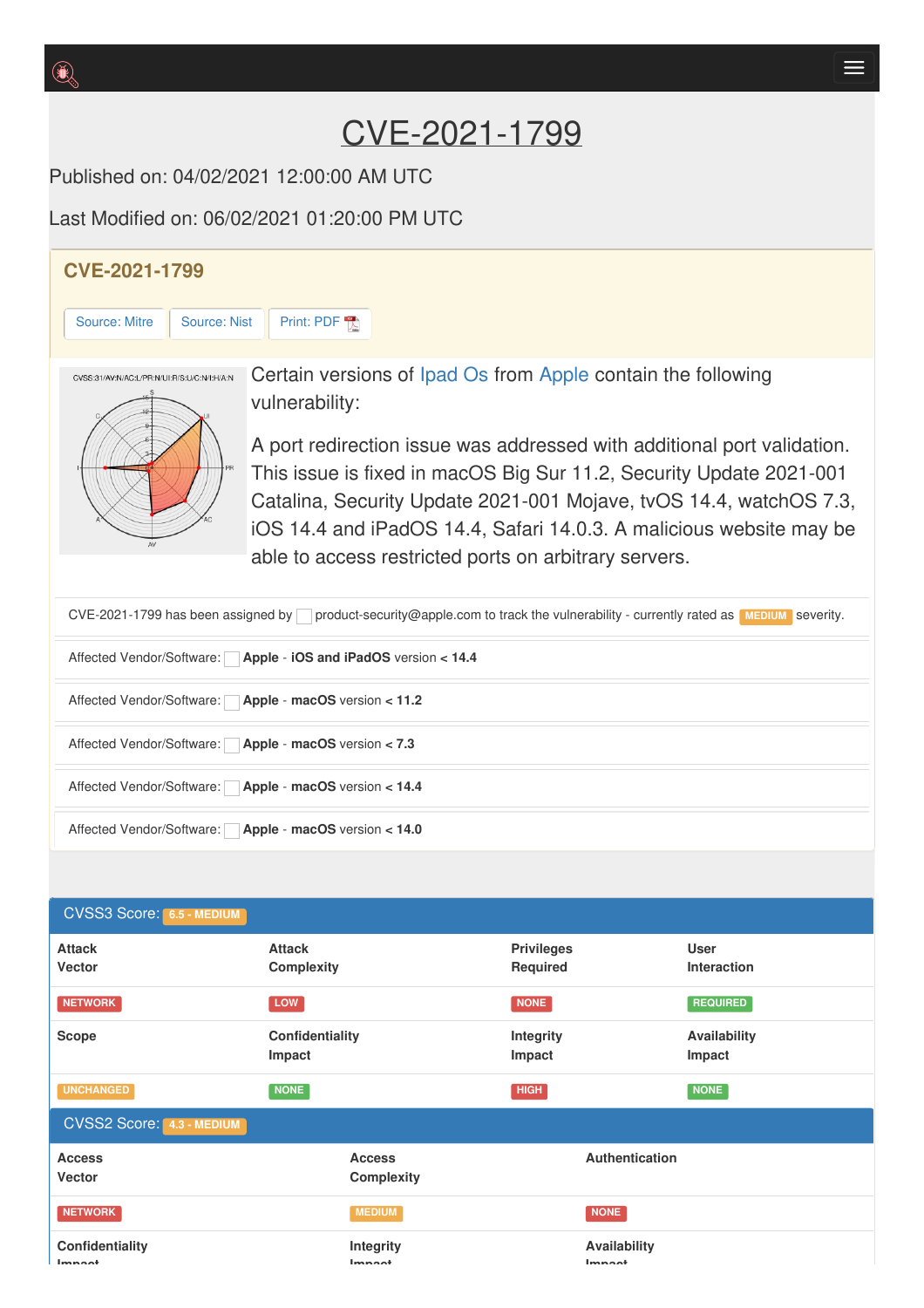| impact                                                                                                                                                                                                                                                                                                                                                                                                                                                                                                                                                                                                                                                           | <b>Impact</b>  | <b>Impact</b>                        |                                                     |
|------------------------------------------------------------------------------------------------------------------------------------------------------------------------------------------------------------------------------------------------------------------------------------------------------------------------------------------------------------------------------------------------------------------------------------------------------------------------------------------------------------------------------------------------------------------------------------------------------------------------------------------------------------------|----------------|--------------------------------------|-----------------------------------------------------|
| <b>NONE</b>                                                                                                                                                                                                                                                                                                                                                                                                                                                                                                                                                                                                                                                      | <b>PARTIAL</b> | <b>NONE</b>                          |                                                     |
|                                                                                                                                                                                                                                                                                                                                                                                                                                                                                                                                                                                                                                                                  |                |                                      |                                                     |
| <b>CVE References</b>                                                                                                                                                                                                                                                                                                                                                                                                                                                                                                                                                                                                                                            |                |                                      |                                                     |
| <b>Description</b>                                                                                                                                                                                                                                                                                                                                                                                                                                                                                                                                                                                                                                               |                | <b>Tags</b>                          | Link                                                |
| About the security content of Safari 14.0.3 - Apple Support                                                                                                                                                                                                                                                                                                                                                                                                                                                                                                                                                                                                      |                | support.apple.com<br>text/html       | <b>MISC</b><br>support.apple.com/en-<br>us/HT212152 |
| WebkitGTK+: Multiple vulnerabilities (GLSA 202104-03) - Gentoo security                                                                                                                                                                                                                                                                                                                                                                                                                                                                                                                                                                                          |                | security.gentoo.org<br>text/html     | <b>GENTOO GLSA-</b><br>202104-03                    |
| About the security content of tvOS 14.4 - Apple Support                                                                                                                                                                                                                                                                                                                                                                                                                                                                                                                                                                                                          |                | support.apple.com<br>text/html       | <b>MISC</b><br>support.apple.com/en-<br>us/HT212149 |
| About the security content of macOS Big Sur 11.2, Security Update 2021-001 Catalina,<br>Security Update 2021-001 Mojave - Apple Support                                                                                                                                                                                                                                                                                                                                                                                                                                                                                                                          |                | support.apple.com<br>text/html       | <b>MISC</b><br>support.apple.com/en-<br>us/HT212147 |
| [SECURITY] Fedora 33 Update: webkit2gtk3-2.32.0-1.fc33 - package-announce - Fedora<br>Mailing-Lists                                                                                                                                                                                                                                                                                                                                                                                                                                                                                                                                                              |                | lists.fedoraproject.org<br>text/html | <b>FEDORA</b><br><b>FEDORA-2021-</b><br>864dc37032  |
| About the security content of iOS 14.4 and iPadOS 14.4 - Apple Support                                                                                                                                                                                                                                                                                                                                                                                                                                                                                                                                                                                           |                | support.apple.com<br>text/html       | <b>MISC</b><br>support.apple.com/en-<br>us/HT212146 |
| About the security content of watchOS 7.3 - Apple Support                                                                                                                                                                                                                                                                                                                                                                                                                                                                                                                                                                                                        |                | support.apple.com<br>text/html       | <b>MISC</b><br>support.apple.com/en-<br>us/HT212148 |
| [SECURITY] Fedora 32 Update: webkit2gtk3-2.30.6-1.fc32 - package-announce - Fedora<br>Mailing-Lists                                                                                                                                                                                                                                                                                                                                                                                                                                                                                                                                                              |                | lists.fedoraproject.org<br>text/html | <b>FEDORA</b><br>FEDORA-2021-<br>619711d709         |
| By selecting these links, you may be leaving CVEreport webspace. We have provided these links to other websites because they may have information that<br>would be of interest to you. No inferences should be drawn on account of other sites being referenced, or not, from this page. There may be other websites that<br>are more appropriate for your purpose. CVEreport does not necessarily endorse the views expressed, or concur with the facts presented on these sites. Further,<br>CVEreport does not endorse any commercial products that may be mentioned on these sites. Please address comments about any linked pages to<br>comment@cve.report. |                |                                      |                                                     |
| <b>Related QID Numbers</b>                                                                                                                                                                                                                                                                                                                                                                                                                                                                                                                                                                                                                                       |                |                                      |                                                     |
| 159499 Oracle Enterprise Linux Security Update for GNOME (ELSA-2021-4381)                                                                                                                                                                                                                                                                                                                                                                                                                                                                                                                                                                                        |                |                                      |                                                     |
|                                                                                                                                                                                                                                                                                                                                                                                                                                                                                                                                                                                                                                                                  |                |                                      |                                                     |
| 174960 SUSE Enterprise Linux Security Update for webkit2gtk3 (SUSE-SU-2021:1430-1)                                                                                                                                                                                                                                                                                                                                                                                                                                                                                                                                                                               |                |                                      |                                                     |
| 174986 SUSE Enterprise Linux Security Update for webkit2gtk3 (SUSE-SU-2021:1499-1)                                                                                                                                                                                                                                                                                                                                                                                                                                                                                                                                                                               |                |                                      |                                                     |
| 178515 Debian Security Update for webkit2gtk (DSA 4877-1)                                                                                                                                                                                                                                                                                                                                                                                                                                                                                                                                                                                                        |                |                                      |                                                     |
| 198312 Ubuntu Security Notification for Webkit2gtk Vulnerabilities (USN-4894-1)                                                                                                                                                                                                                                                                                                                                                                                                                                                                                                                                                                                  |                |                                      |                                                     |

[239811](http://cve.report/qid/239811) Red Hat Update for gnome security (RHSA-2021:4381)

[281404](http://cve.report/qid/281404) Fedora Security Update for webkit2gtk3 (FEDORA-2021-619711d709)

[281405](http://cve.report/qid/281405) Fedora Security Update for webkit2gtk3 (FEDORA-2021-864dc37032)

[281406](http://cve.report/qid/281406) Fedora Security Update for webkit2gtk3 (FEDORA-2021-8070916f7a)

[501711](http://cve.report/qid/501711) Alpine Linux Security Update for webkit2gtk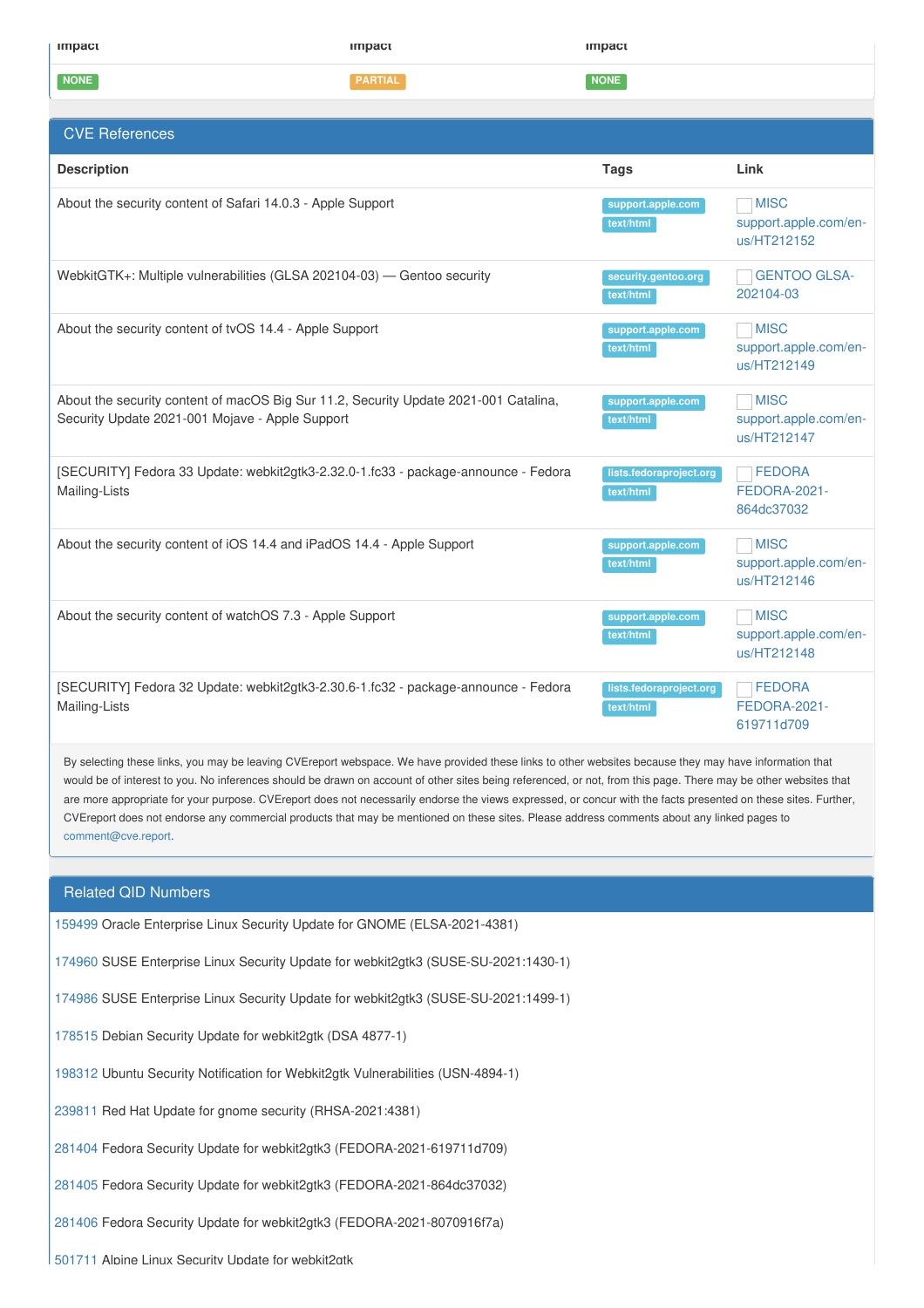710013 Gentoo Linux WebkitGTK+ Multiple Vulnerabilities (GLSA 202104-03)

750239 OpenSUSE Security Update for webkit2gtk3 (openSUSE-SU-2021:0637-1)

750655 SUSE Enterprise Linux Security Update for webkit2gtk3 (SUSE-SU-2021:1990-1)

940070 AlmaLinux Security Update for GNOME (ALSA-2021:4381)

#### Known Affected Configurations (CPE V2.3)

| <b>Type</b>                                         | Vendor        | <b>Product</b> | Version        | Update | Edition        | Language       |
|-----------------------------------------------------|---------------|----------------|----------------|--------|----------------|----------------|
| Operating<br>System                                 | Apple         | Ipad Os        | $\mathsf{All}$ | All    | All            | All            |
| Operating<br>System                                 | Apple         | Iphone Os      | $\mathsf{All}$ | All    | All            | $\mathsf{All}$ |
| Operating<br>System                                 | Apple         | <b>Macos</b>   | All            | All    | All            | $\mathsf{All}$ |
| Application                                         | Apple         | Safari         | $A\parallel$   | All    | All            | All            |
| Operating<br>System                                 | Apple         | <b>Tvos</b>    | $\mathsf{All}$ | All    | All            | $\mathsf{All}$ |
| Operating<br>System                                 | Apple         | Watchos        | $A\parallel$   | All    | All            | $\mathsf{All}$ |
| Operating<br>System                                 | Fedoraproject | Fedora         | 32             | All    | $\mathsf{All}$ | $\mathsf{All}$ |
| Operating<br>System                                 | Fedoraproject | Fedora         | 33             | All    | All            | $\mathsf{All}$ |
| Application                                         | Webkitgtk     | Webkitgtk      | $A\parallel$   | All    | All            | All            |
| cpe:2.3:o:apple:ipad_os:*:*:*:*:*:*:*:*:            |               |                |                |        |                |                |
| cpe:2.3:o:apple:iphone_os:*:*:*:*:*:*:*:*:          |               |                |                |        |                |                |
| cpe:2.3:o:apple:macos:*:*:*:*:*:*:*:*:              |               |                |                |        |                |                |
| cpe:2.3:a:apple:safari:*:*:*:*:*:*:*:*:             |               |                |                |        |                |                |
| cpe:2.3:o:apple:tvos:*:*:*:*:*:*:*:*:               |               |                |                |        |                |                |
| cpe:2.3:o:apple:watchos:*:*:*:*:*:*:*:*:            |               |                |                |        |                |                |
| cpe:2.3:o:fedoraproject:fedora:32:*:*:*:*:*:*:*:    |               |                |                |        |                |                |
| cpe:2.3:o:fedoraproject:fedora:33:*:*:*:*:*:*:*:    |               |                |                |        |                |                |
| cpe:2.3:a:webkitgtk:webkitgtk:*:*:*:*:*:*:*:*:      |               |                |                |        |                |                |
| No vendor comments have been submitted for this CVE |               |                |                |        |                |                |

**Social Mentions**